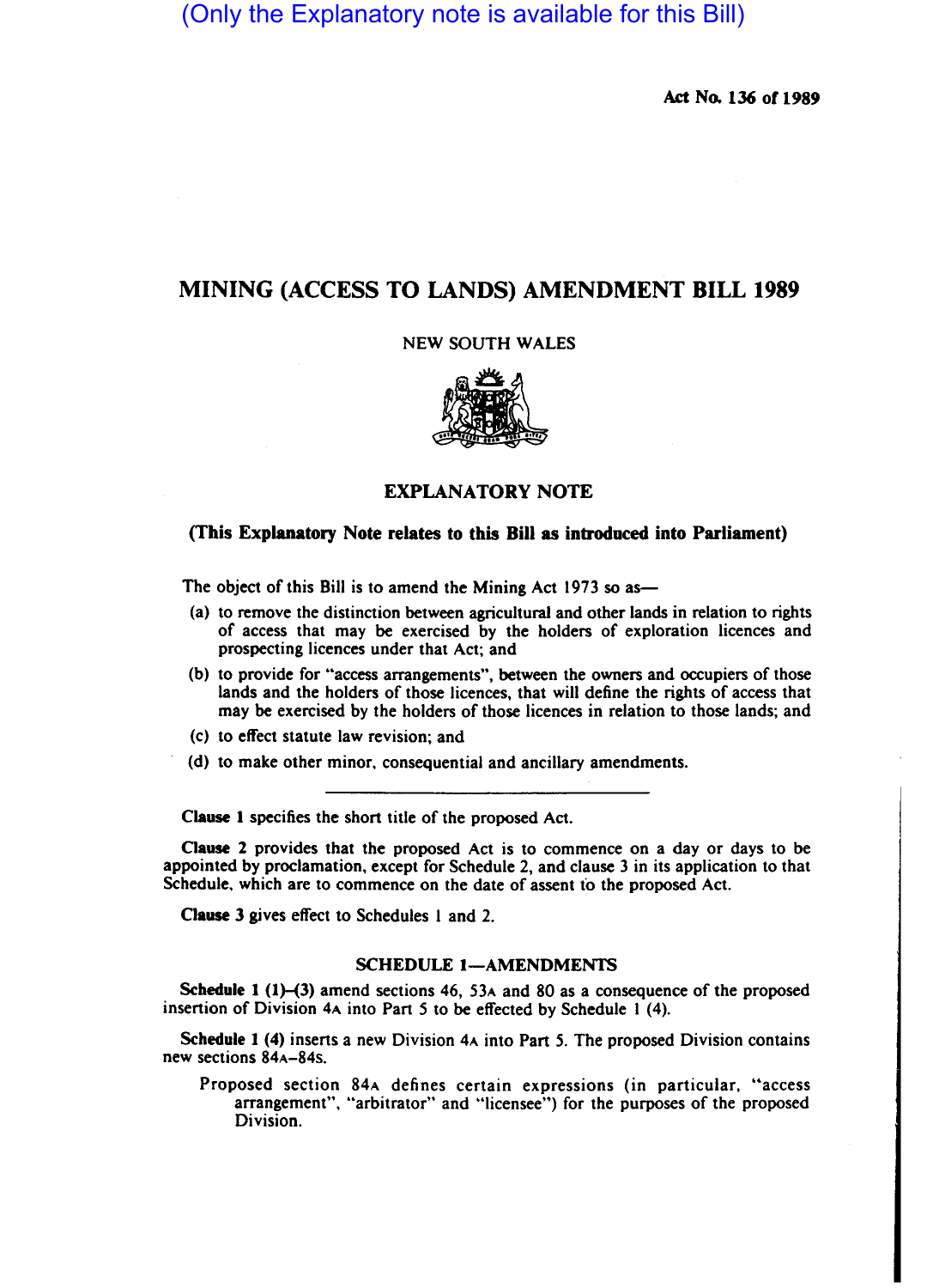- Proposed section 848 establishes an Arbitration Panel consisting of one or more members appointed by the Minister after consultation with the Minister for Agriculture and Rural Affairs.
- Proposed section 84c prohibits a licensee from prospecting in or on land to which the proposed Division applies otherwise than in accordance with an access arrangement agreed or determined in accordance with the Division.
- Proposed section 840 specifies the matters in respect of which an access arrangement may make provision and provides that such an arrangement may not override the Act, the regulations or the conditions of a licence under the Act.
- Proposed section 84E provides for the appointment of an arbitrator by agreement between a licensee and the owners and occupiers of the land to which the licensee wishes to obtain access.
- Proposed section 84F provides for the appointment of an arbitrator where such an agreement cannot be reached. In this situation, an arbitrator will be appointed by the Director-General of the Department of Minerals and Energy after consultation with the Director-General of the Department of Agriculture and Fisheries.

Proposed section 84G requires an arbitrator-

- (a) to fix a time and place (which may be varied) for conducting a hearing into the question of the licensee's right of access to the land concerned; and
- (b) to cause notice of his or her appointment, and of the time and place so fixed, to be given to the licensee and to each of the owners and occupiers of the land concerned; and
- (c) to conduct a hearing, at the time and place so fixed, into the question of the licensee's right of access to the land concerned.
- Proposed section 84H entitles the licensee, and each of the owners and occupiers of the land concerned, to appear and be heard at the hearing, but precludes them from being represented by barristers or solicitors.
- Proposed section 841 requires an arbitrator to attempt to bring the parties to the hearing to a settlement acceptable to all of them and, if this can be done, to make a determination that gives effect to the terms of the settlement.
- Proposed section 84J allows an arbitrator to decide on the appropriate procedure to be followed at a hearing, and requires the arbitrator, when conducting a hearing, to act according to equity, good conscience and the substantial merits of the case without regard for technicalities or legal forms. An arbitrator will be able to conduct a hearing even though one or more of the parties may not be present.
- Proposed section 84K requires an arbitrator to make an interim determination as to whether or not a licensee should have a right of access to the land concerned and to prepare (where applicable) a draft access arrangement in respect of the land.
- Proposed section 84l enables a party to a hearing to apply to the arbitrator for reconsideration of the question of the licensee's right of access to the land concerned or for variation of any draft access arrangement prepared by the arbitrator in relation to that land. The proposed section requires the arbitrator to continue the hearing into the matter to which the application relates.
- Proposed section 84M provides for the final determination of the question of a licensee's right of access to the land concerned. Where no application has been made under proposed section 84l, the interim determination is to become the -6aaJ determination.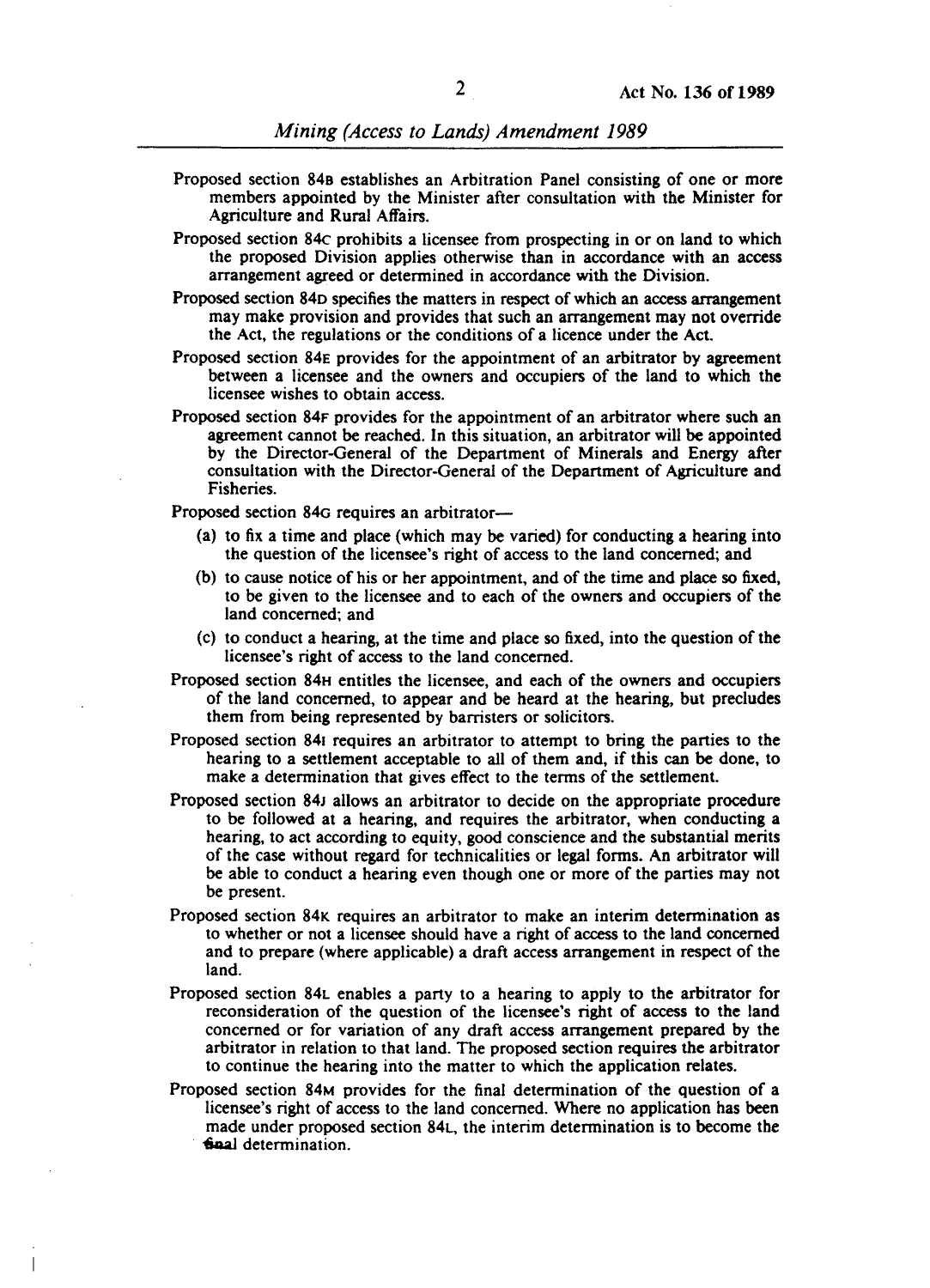- Proposed section 84N requires each party to a hearing to bear his or her own costs in relation to the hearing. and further requires the licensee to bear the arbitrator's costs in relation to the hearing.
- Proposed section 840 entitles the parties to a hearing to terminate the hearing if the consent of all parties has been obtained. The licensee will still be required to bear the arbitrator's costs in relation to the hearing.
- Proposed section 84p exempts an arbitrator from personal liability in relation to any determination or publication made, or any other act, matter or thing done, for the purposes of a hearing.
- Proposed section 84Q enables a party to a hearing to apply to the warden's court for a review of a determination made as a consequence of the hearing. The effect of the determination is suspended, subject to any order of the warden's court to the contrary. The decision of the warden's court on the review of a determination is to be final and is to have effect as if it were made by an arbitrator.
- Proposed section 84R specifies when an access arrangement is to take effect and provides that an access arrangement is to have effect as though it were a deed duly executed by each of the parties to it.
- Proposed section 84s provides that an access arrangement determined by an arbitrator may, with the consent of all of the parties to it, be varied by the arbitrator.

Schedule 1 (5) repeals section 86 (2) as a consequence of the amendment to be effected by Schedule 1 (4).

Schedule 1 (6) repeals section 87 as a consequence of the amendment to be effected by Schedule 1 (4).

Schedule 1 (7) inserts a new section  $121A$ . The proposed section provides for the compensation payable in relation to the granting of, and the exercise of the rights under, an exploration licence or a prospecting licence. The proposed section further provides that the provisions of an access arrangement under proposed Division 4A of Part 5 are, to the extent to which they relate to compensation, to have effect as an agreement for the purposes of the proposed section.

Schedule 1 (8) amends section 122 so as to limit the application of that section to mining leases and mining purposes leases as a consequence of the amendments to be effected by Schedule 1 (4) and (7).

Schedule 1 (9) amends section 124 so as to limit the application of that section to mining leases and mining purposes leases as a consequence of the amendments to be effected by Schedule I (4) and (7).

Schedule 1 (10) amends section 125 so as to ensure that the provisions of an access arrangement under proposed Division 4A of Part 5 are, to the extent to which they relate to compensation, to have effect as an agreement for the purposes of that section.

Schedule 1 (11) amends section 126 so as to ensure that a mining warden---

- (a) may assess compensation in respect of the exercise of rights under an exploration licence or prospecting licence in those cases where an access arrangement fails to provide for compensation; and
- (b) may assess additional compensation in respect of the exercise of rights under an exploration licence or prospecting licence in those cases where an access arrangement determined by an arbitrator fails to provide for adequate compensation.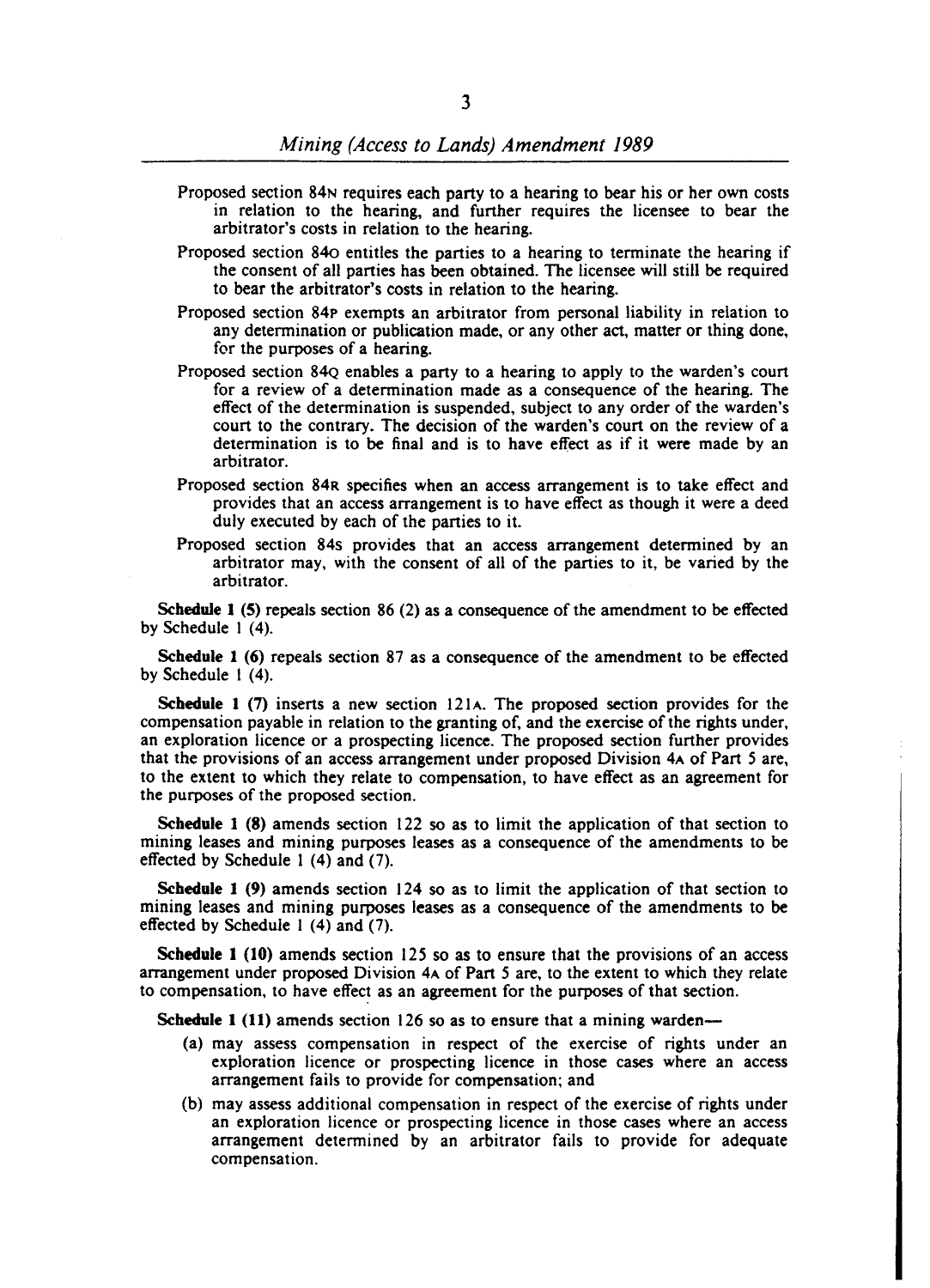*Mining (Access to Lands) Amendment 1989* 

Schedule 1 (12) amends section 133 so as to extend the jurisdiction of the warden's court to include proceedings for the review of determinations made under proposed Division 4A of Part 5 and proceedings on any question or dispute as to the provisions of any access arrangement determined by an arbitrator under the proposed Division.

Schedule 1 (13) amends section 146 so as to ensure that the section enables a mining warden to determine questions relating to an arbitrator's costs in any proceedings arising from a determination made by an arbitrator under proposed Division 4A of Part 5.

Schedule 1 (14) amends section 195 so as to enable the Governor-in-Council to make regulations with respect to arbitrators' costs under proposed Division 4A of Part 5.

Schedule 1 (IS) amends the First Schedule as a consequence of the proposed insertion of Division 4A into Part 5 to be effected by Schedule I (4).

Schedule 1 (16) amends the Second Schedule so as to enact transitional and savings provisions as a consequence of the other amendments effected by Schedule I.

### SCHEDULE 2-FURTHER AMENDMENTS BY WAY OF STATUTE LAW REVISION

Schedule 2 (1) repeals section 2. This section has become redundant in the light of the current practice of prefacing reprints of Acts with Tables of Provisions.

Schedule  $2(2)$  (a), (d) and (e) (3), and (7) amend various provisions as a consequence of the Department of Mineral Resources having become the Department of Minerals and Energy and the Secretary of the Department of Mineral Resources having become the Director-General of the Department of Minerals and Energy.

Schedule 2 (2) (b) amends the definition of "irrigation area" in section 6 (1) so as to bring up-to-date a reference to the Wentworth Irrigation Act 1890.

Schedule 2 (2) (c) amends the definition of "owner" in section 6 (1) as a consequence of the enactment of the Protected Estates Act 1983.

Schedule 2 (4) amends sections 25A, 258, 35, 36, 46. 80 and 87 as a consequence of the Department of Agriculture having become the Department of Agriculture and Fisheries.

Schedule 2 (S) amends section 53 (6) as a consequence of the reconstitution of the Soil Conservation Service that resulted in the creation of a position of Commissioner of that Service to manage its affairs.

Schedule 2 (6) substitutes section  $94A(5)$  (c) as a consequence of the Metropolitan Water Sewerage and Drainage Board having become the Water Board.

Schedule 2 (8) amends sections  $111E$ ,  $111F$  and  $113$  as a consequence of the devolution of the environmental functions of the former office of Director of Environment and Planning to the office of Director of Planning.

Schedule 2 (9) amends section  $117A$  as a consequence of the devolution of the environmental functions of the former office of Minister for Planning and Environment to the office of Minister for the Environment.

Schedule 2 (10) amends section 169 as a consequence of the enactment of the Local Courts Act 1982 which abolished courts of petty sessions and replaced them with Local Courts.

Schedule 2 (11) substitutes section 176 as a consequence of the enactment of the Protected Estates Act 1983.